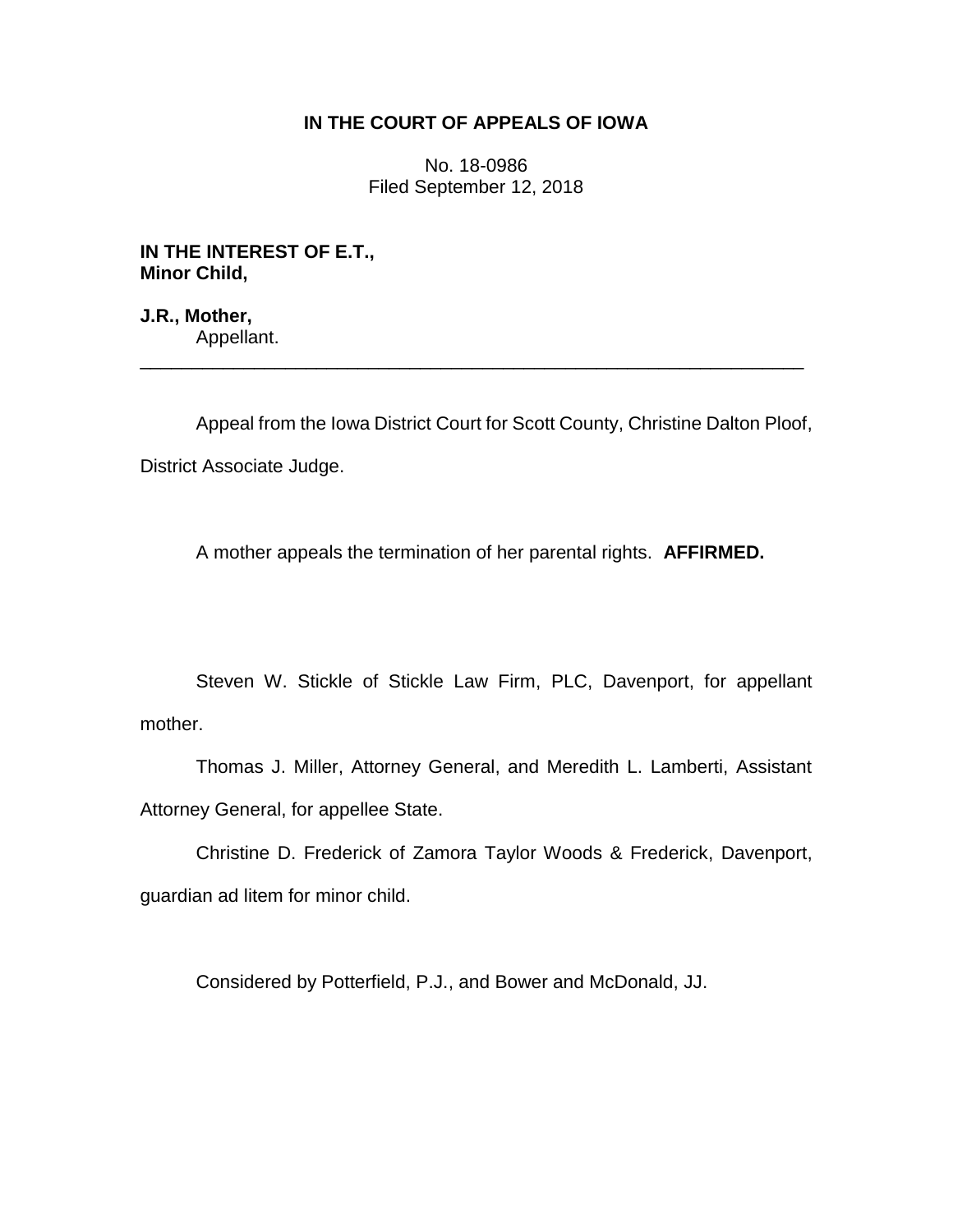### **POTTERFIELD, Presiding Judge.**

A mother appeals the termination of her parental rights to E.T., born May 2008.<sup>1</sup> On appeal, the mother argues termination under section 232.116(1)(d), (f), (g), and (i) (2018) is not supported by clear and convincing evidence. She also argues she was denied reasonable efforts at reunification and termination is not in the child's best interest.

### **I. Background Facts and Proceedings.**

 $\overline{a}$ 

The Iowa Department of Human Services (DHS) was first involved with the family in 2013, when E.T. and his siblings were adjudicated children in need of assistance (CINA) for their mother's failure to keep them safe from physical and sexual abuse, exposure to domestic violence, and homelessness. E.T. and his siblings witnessed E.T.'s biological father assault the mother. E.T.'s biological father was convicted of sexual assault of the mother's oldest child, and both the mother and E.T.'s biological father were found to have physically abused all of the mother's children, including E.T.

In August 2014, new concerns came to light regarding the mother's sobriety and living situation. The mother had trouble maintaining a residence; she moved between friends, family, and shelters without notifying DHS. She struggled with substance abuse and did not engage in treatment when recommended. The mother had voluntarily placed the children with a friend before E.T. and his siblings were adjudicated CINA in October and formally placed with the mother's friend.

 $1$  E.T.'s biological father had his rights terminated previously. E.T.'s legal father, his mother's husband at the time of his birth, is not at issue in this case. The record is unclear whether E.T.'s legal father has retained his parental rights.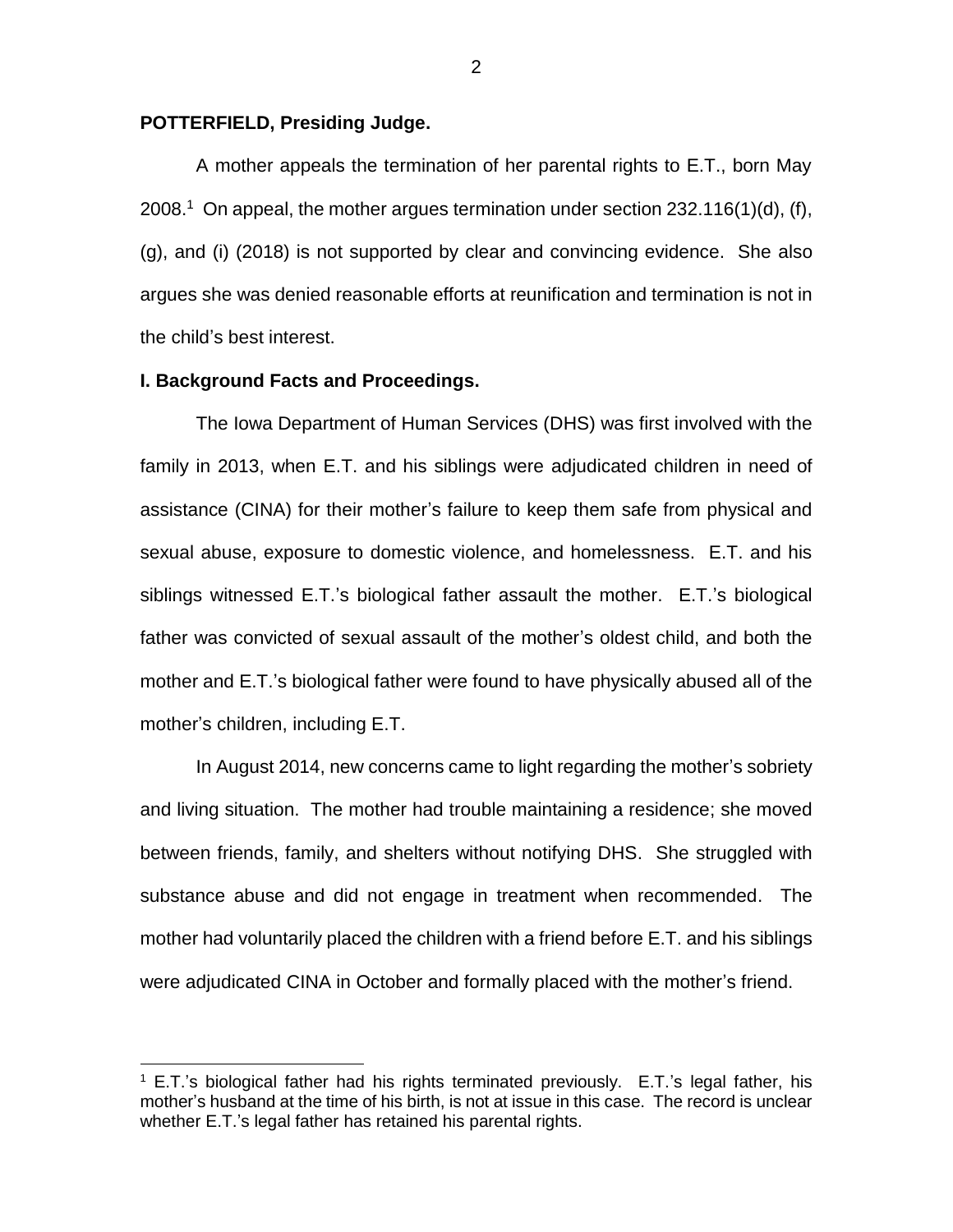In January 2015, the court ordered the children be returned to the care of their mother. E.T.'s half-sibling, J.W., refused to return to her mother's care. The court found she had true fears of returning to her mother's care and placed her in foster care. While in his mother's care, E.T. began exhibiting problematic behaviors at school, earning twelve days of suspension and missing nineteen days of school between January and April. E.T. was reduced to half days at school due to his major behavioral issues. In May, J.W.'s foster parent reported she smelled alcohol on the mother. The mother tested positive for alcohol use.

In August, the mother was discharged from her substance-abuse treatment program for a lack of participation and follow through. DHS made an unannounced visit to test her for alcohol use. While the test was not completed, the mother admitted she had relapsed and had been drinking. The mother was also not consistently taking the children to therapy or school or participating in her own mental-health treatment. Another concern was the mother's paramour, a parolee who also struggles with substance abuse, testing positive for cocaine in August. A safety plan by DHS restricted contact between the mother's paramour and the children. Statements by the children suggest the mother was not following through on the safety plan: E.T. told the guardian ad litem (GAL) the paramour does not stay overnight, then turned to his brother and stated, "Is she the one we are supposed to tell?"

In December, E.T. and his brother were removed. The mother had not reengaged in substance-abuse treatment and her paramour was arrested in her car after a short car chase. Cocaine was found in the vehicle, and her paramour

3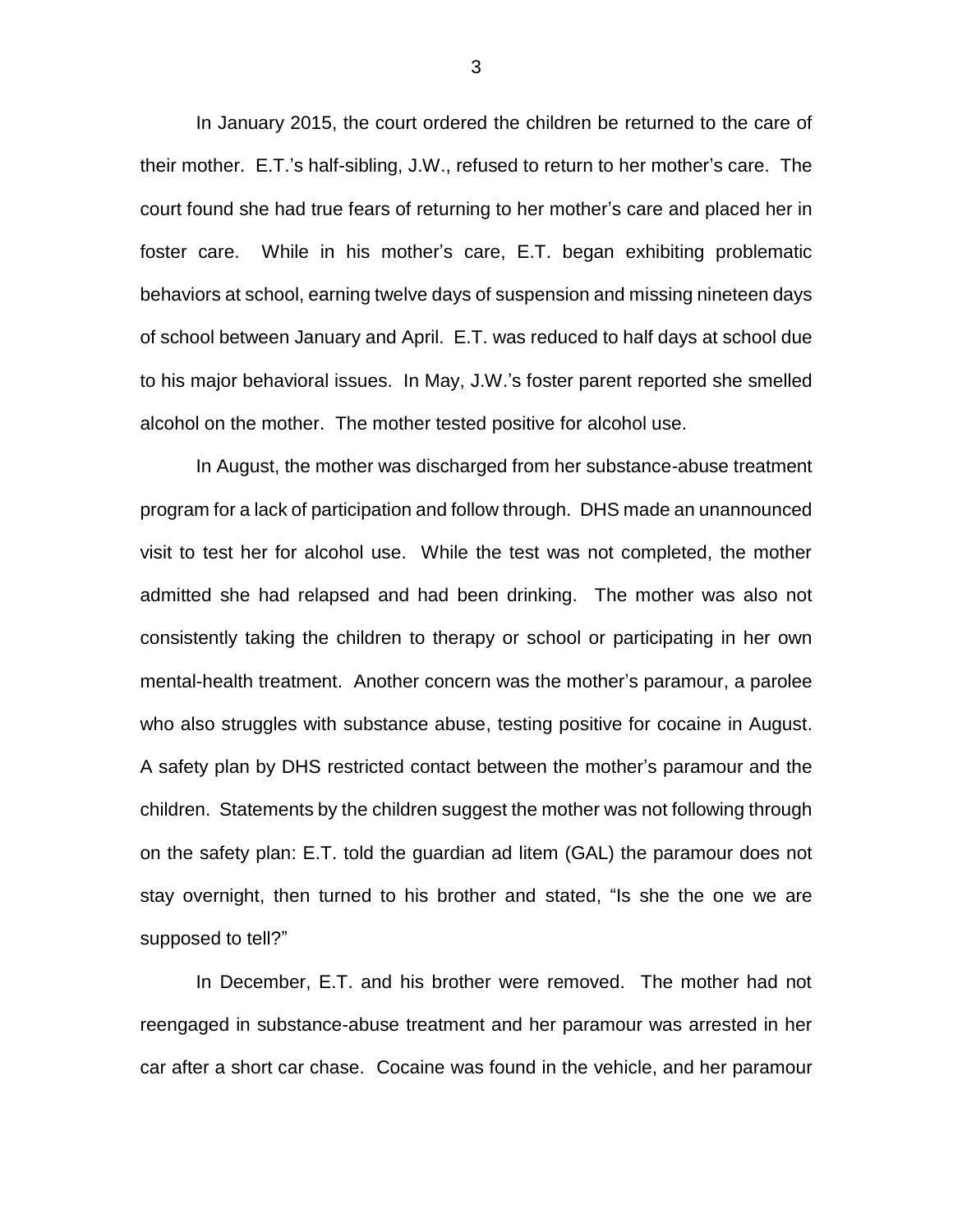tested positive for cocaine use. In April 2016, there were new concerns that the mother was assaulted by her paramour.

The mother has been inconsistent in reporting the date she became sober, first saying it was August 28, 2015 then October 31, 2015. A neighbor credibly reported the mother was intoxicated in January 2016. In May, the mother relapsed. The mother has never taken it upon herself to self-report a relapse and only admits to drinking once she is to be tested for alcohol. The mother relapsed again in August. The mother has also been dishonest about attending therapy and picking up her prescribed mental-health medications, reporting she was doing both to family wellness court when the records show she was neither attending therapy nor taking her prescriptions. In November, the district court's permanency review order changed the permanency goal to termination and adoption.

In April 2017, the court dismissed the State's first petition to terminate parental rights for E.T., but it granted the petition to terminate the mother's parental rights as to E.T.'s siblings J.W. and G.W. The court changed E.T.'s permanency goal back to reunification. E.T. gradually transitioned to his mother's custody and was returned to her care on December 8, 2017. A condition of E.T.'s return was that the mother's paramour could not reside in the home until he had completed two drug tests proving his sobriety. He never completed a drug test, despite DHS's efforts to test him beginning in August.

Almost immediately, the mother failed to take full parenting responsibility. She cancelled therapy appointments for E.T. and herself, and E.T. began missing school, exhibiting behavioral issues, and had poor hygiene. E.T. began exhibiting anxious behaviors such as walking on his tiptoes, being distrustful of peers, and

4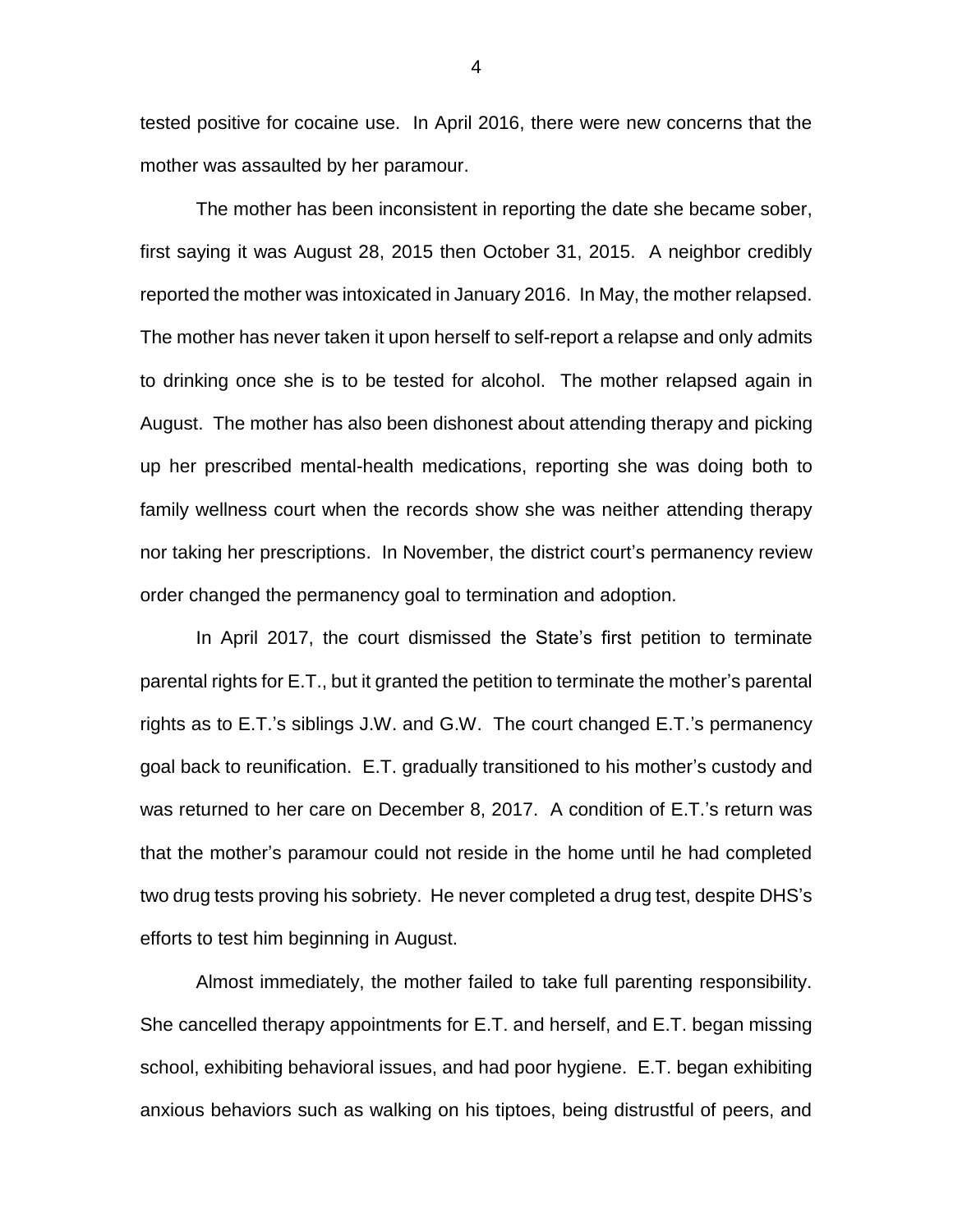needing to frequently remove himself from the classroom to calm down in a deescalation room. E.T. reported to his GAL and DHS that he was spending time with the mother's paramour, despite his mother's assertions otherwise. In late January, E.T. and his mother were required to complete a hair stat test. The mother refused; E.T.'s hair tested positive for methamphetamine exposure. In February, the court ordered removal and for reunification services to end. The permanency goal was changed shortly thereafter. After a termination hearing held in May, the court ordered the mother's parental rights terminated.

The mother appeals.

#### **II. Standard of Review.**

We review termination proceedings de novo. *In re A.B.*, 815 N.W.2d 764, 773 (Iowa 2012). We are not bound by the factual findings of the district court, but we do give them weight—especially when assessing witness credibility. *Id.*  "Grounds for termination must be prove[d] by clear and convincing evidence." *In re J.E.*, 723 N.W.2d 793, 798 (Iowa 2006). "Our primary concern is the best interests of the child." *Id.*

#### **III. Discussion.**

The district court terminated the mother's parental rights pursuant to Iowa Code section  $232.116(1)(d)$ , (f), (g), and (i). The mother contends the requirements of each section were not established by clear and convincing evidence. "We only need to find grounds to terminate parental rights under one of the [sub]sections cited by the district court in order to affirm its ruling." *In re R.K.*, 649 N.W.2d 18, 19 (Iowa Ct. App. 2002).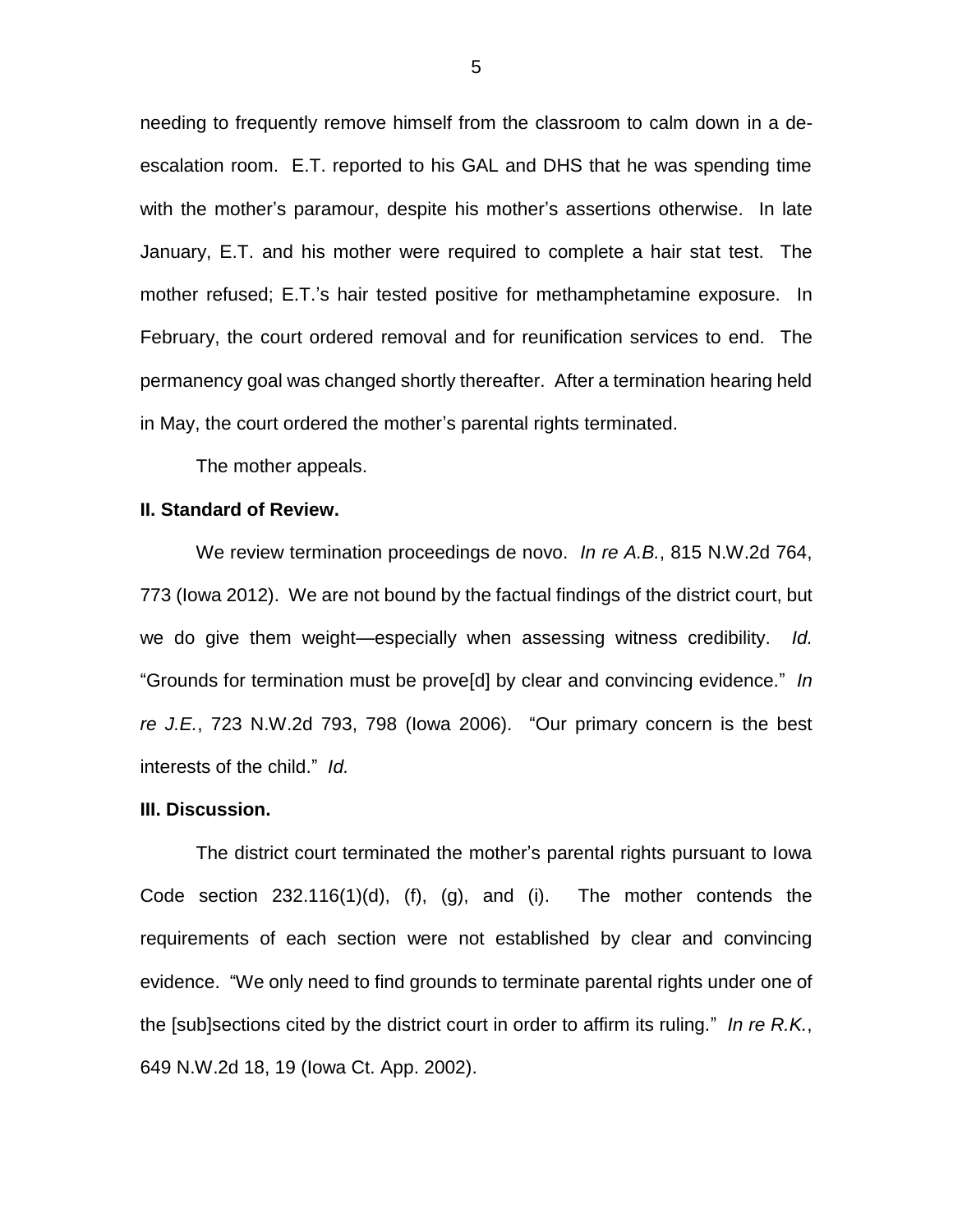Under section 232.116(1)(f), parental rights may be terminated if the court finds all of the following have occurred:

(1) The child is four years of age or older.

(2) The child has been adjudicated a child in need of assistance pursuant to section 232.96.

(3) The child has been removed from the physical custody of the child's parents for at least twelve of the last eighteen months, or for the last twelve consecutive months and any trial period at home has been less than thirty days.

(4) There is clear and convincing evidence that at the present time the child cannot be returned to the custody of the child's parents as provided in section 232.102.

The first three prongs of section 232.116(1)(f) are not in dispute: E.T. was ten years old at the time of the termination hearing, was adjudicated a CINA in 2014, and had been removed from his mother's custody for sixteen of the last eighteen months at the time of the termination hearing. The mother argues E.T. could have been returned home at the time of termination. She argues she had housing, employment, and a clear record of cooperating with services.

At the time of the termination hearing, the mother did not have utilities at her residence and was behind on rent. E.T. was exposed to methamphetamine while in his mother's care. The mother does not have a record of cooperating with services. She has a record of sporadic engagement in therapy and substanceabuse treatment. The mother has had several relapses during the last three and a half years of services, but she has never self-reported without prompting. She has lied to the court about her sobriety until substance tests confirm her alcohol use. She refused to take a drug test when E.T. tested positive for methamphetamine exposure and continues to have a relationship with her paramour—an active drug user—against DHS recommendations.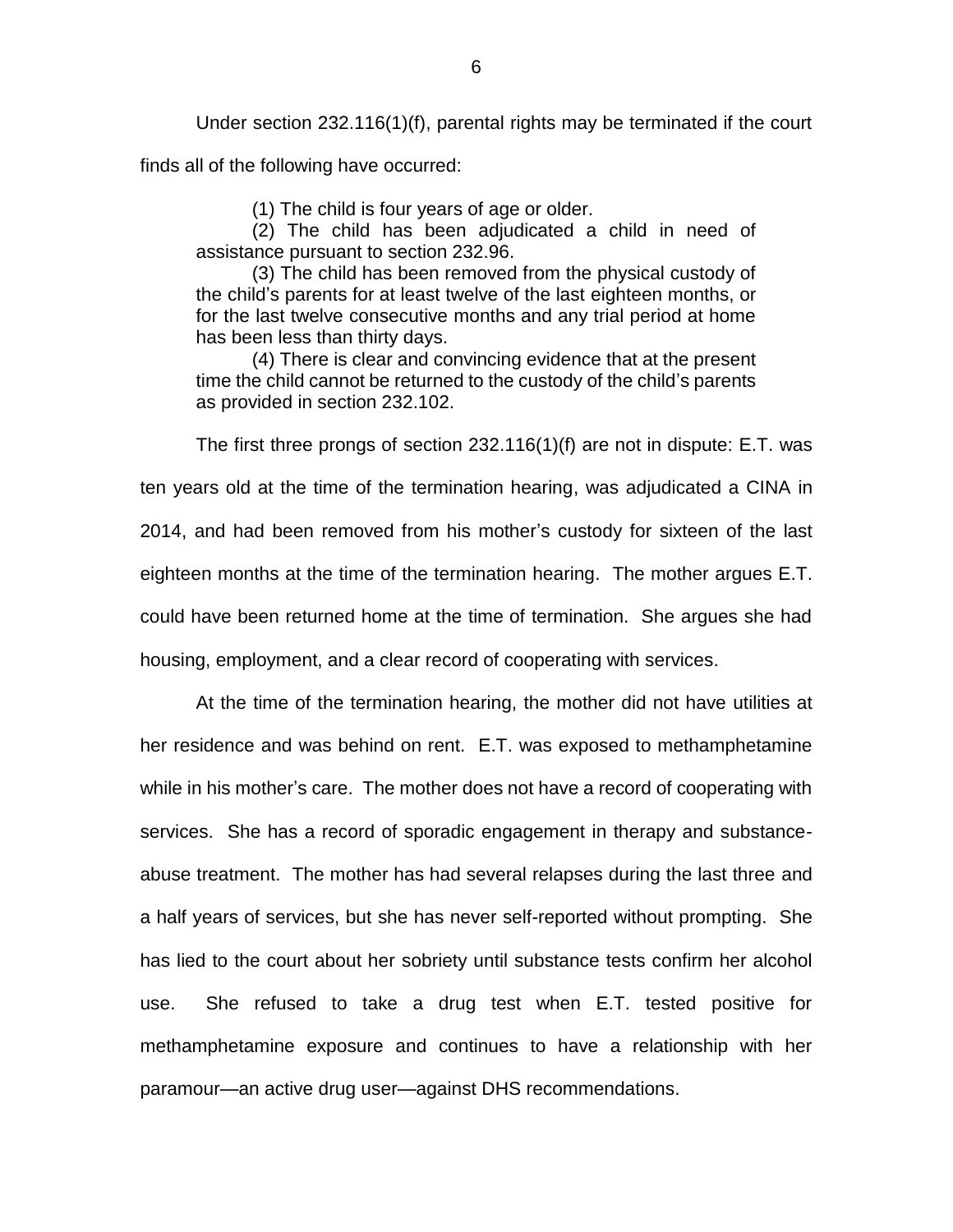During the two months the mother had E.T. in her custody, she failed to take E.T. to his therapy appointments. She told providers E.T. was sick, but E.T. attended school on those days. The mother was also dishonest about her relationship with her paramour. She refused to agree to a safety plan, which was meant to limit contact between E.T. and her paramour until DHS could determine whether he was using drugs. While the mother reported she was no longer in a relationship, E.T. reported he had spent ample time in the paramour's home with the paramour. The district court found the mother was not credible.

E.T.'s school attendance and performance suffered in his mother's custody. He resumed anxious behaviors such as walking on his tiptoes, needing to use the de-escalation room at school multiple times a day, and having trouble behaving appropriately and trusting his peers. E.T. lost weight during his stay with his mother. Once back in foster care, E.T. quickly regained the weight, no longer needed the de-escalation room, and his behavior at school markedly improved.

The mother demonstrated she does not have a safe or adequate home for E.T. and cannot meet his needs. E.T. could not be returned to his mother's care at the time of the termination hearing. We find the State proved the grounds for termination by clear and convincing evidence.

Next, the mother argues she was denied reasonable efforts because the district court's February 2018 removal order directed that all reunification services end.<sup>2</sup> She argues the court made the decision to terminate when it ordered all reunification services to end—four months before the termination hearing—and

 $\overline{a}$ 

 $2$  To the extent the mother raises a due process argument, she did not raise the issue below and we do not consider it here.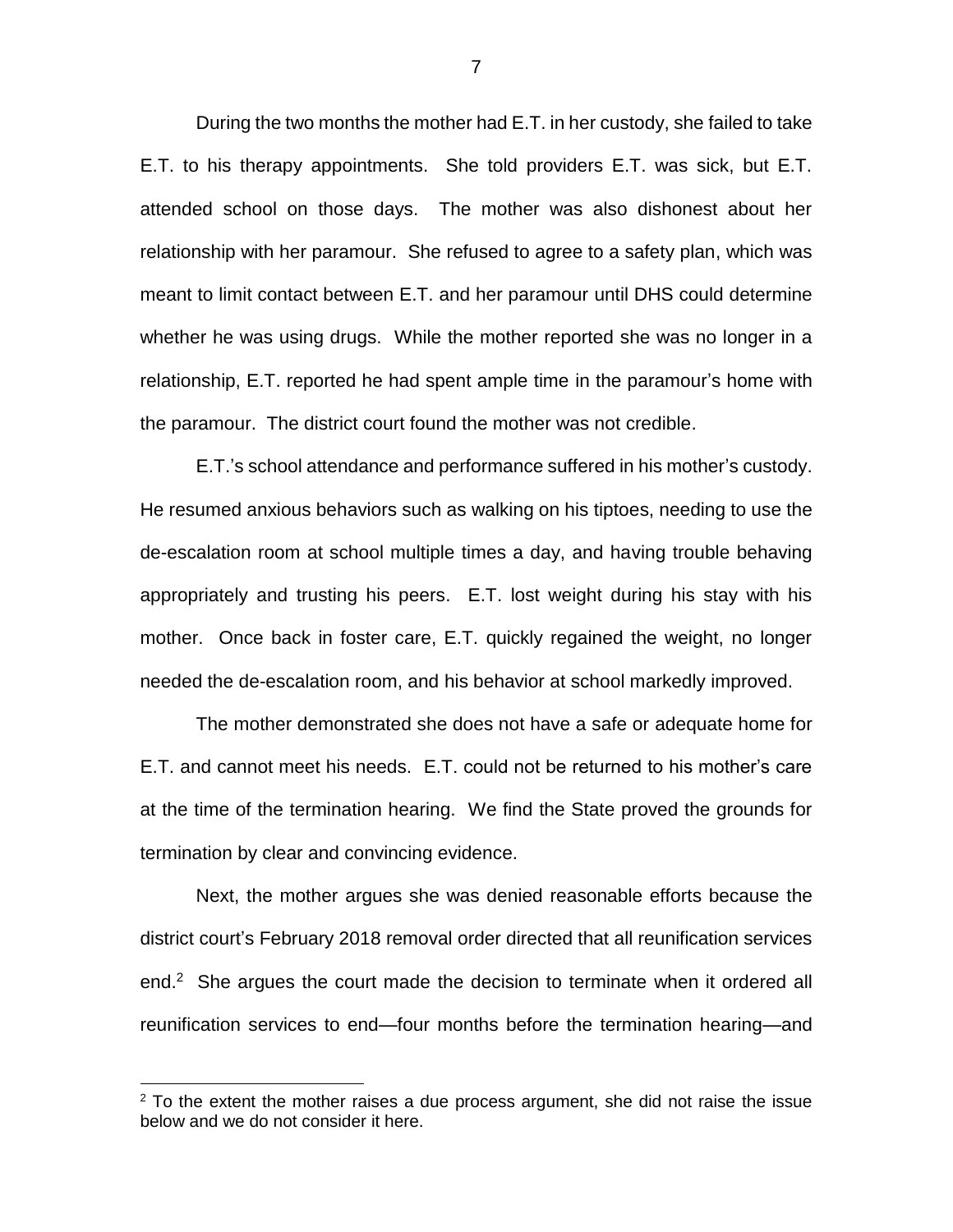that "holding a contested hearing on the [termination of parental rights] petition is insufficient to satisfy due process when the deck has already been stacked by a decision to stop reunification efforts made in the absence of due process." She also argues she was never offered further drug testing once reunification efforts were stopped.

In its removal order, the court did provide for closing visits or "any other services in E.T.'s best interests." A contested permanency review hearing held on February 12 closely followed the removal order. The mother was not present at that hearing but was represented by counsel. The permanency goal was changed. Services were not challenged. The time for the mother to challenge whether reasonable efforts were made has passed. *In re A.N.*, No. 02-1985, 2003 WL 291627, at \*3 (Iowa Ct. App. Feb. 12, 2003) (finding the juvenile court did not err in relieving DHS from providing further reunification services when services were not challenged before the hearing changing the permanency goal to termination); *see In re A.A.G.*, 708 N.W.2d 85, 91 (Iowa Ct. App. 2005) (holding the DHS "has an obligation to make reasonable efforts toward reunification, but a parent has an equal obligation to demand other, different, or additional services prior to a permanency or termination hearing"); *In re S.R.*, 600 N.W.2d 63, 65 (Iowa Ct. App. 1999) (noting the demand for services is necessary to preserve error).

The mother received three and a half years of services. A lack of services in the last few months of the case did not impact the outcome of the case; the mother had failed to comply with services for an extended period of time and had demonstrated multiple times she was not able to provide a safe home for E.T. or to meet his needs. *See In re C.B.*, 611 N.W.2d 489, 495 (Iowa 2000) (finding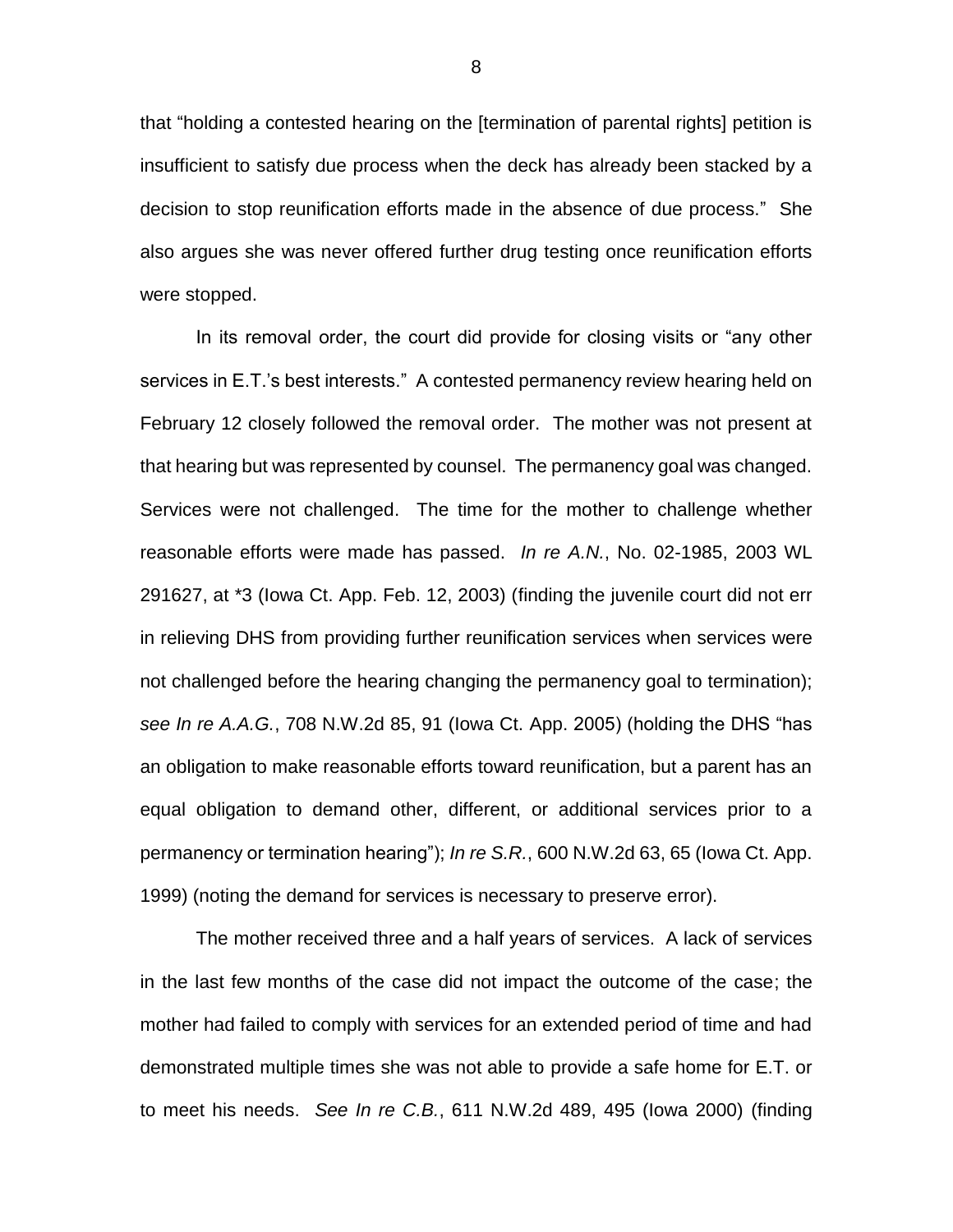DHS's failure to provide visitation in the last months before the termination hearing did not affect the outcome of the case). When the court orders DHS to stop providing visitation in the time period before termination, the question is whether the lack of visitation during that time period would have impacted the outcome of the case. *Id*. The court's order discontinuing services days before the permanency review order, without a challenge by the mother, did not affect the outcome of the case.

The mother also argues termination is not in E.T.'s best interest because of the strong bond they share. *See* Iowa Code § 232.116(2). In reaching our conclusion, we must "give primary consideration to the child's safety, to the best placement for furthering the long-term nurturing and growth of the child, and to the physical, mental, and emotional condition and needs of the child." *Id*. It is apparent that E.T. and his mother share a bond. However, since the beginning of the case in 2014, E.T. has spent only thirteen months in his mother's care and thirty months in foster care. Each time E.T. is returned to his mother's care, she is unable to take care of her or E.T.'s mental-health needs, E.T.'s school attendance declines, and he develops behavioral issues at school. The mother has not demonstrated she can stay sober and provide a safe environment for E.T. Our legislature has limited the period in which parents can demonstrate they are capable of parenting. *In re J.E.*, 723 N.W.2d 793, 800 (Iowa 2006). "The crucial days of childhood cannot be suspended while parents experiment with ways to face up to their own problems." *In re A.C.*, 415 N.W.2d 609, 613 (Iowa 1987). E.T. deserves permanency and stability. Terminating his mother's parental rights is in his best interest.

9